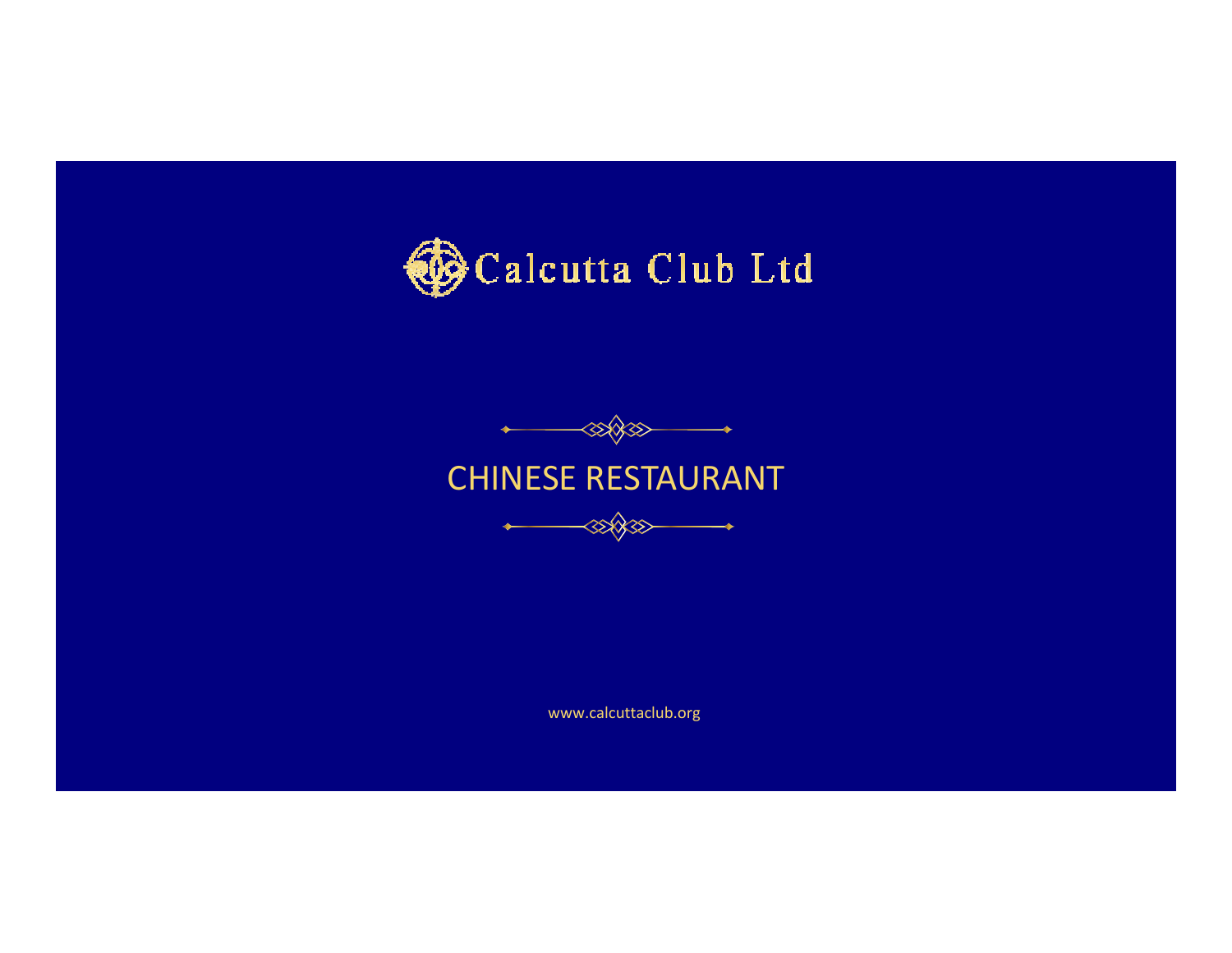| <b>ITEM</b><br><b>CODE</b> | <b>ITEM DESCRIPTION</b>                  | <b>UOM</b> | <b>BASE</b><br><b>RATE</b> | <b>ITEM</b><br><b>CODE</b> | <b>ITEM DESCRIPTION</b>               | <b>UOM</b>    | <b>BASE</b><br><b>RATE</b> | <b>ITEM</b><br><b>CODE</b> | <b>ITEM DESCRIPTION</b>                   | <b>UOM</b> | <b>BASE</b><br><b>RATE</b> |
|----------------------------|------------------------------------------|------------|----------------------------|----------------------------|---------------------------------------|---------------|----------------------------|----------------------------|-------------------------------------------|------------|----------------------------|
| 1485                       | <b>Chinese Buffet Lunch/Dinner</b>       | <b>HEA</b> | 200.00                     | 101                        | <b>Veg Momo</b>                       | <b>PLT</b>    | 75.00                      | 109                        | Chilli Paneer                             | <b>PLT</b> | 120.00                     |
| 9730                       | <b>Rice With Asian Greens</b>            | <b>PLT</b> | 180.00                     | 1016                       | Tamanjan Prawn                        | <b>BOT375</b> | 230.00                     | 110                        | <b>Cocktail Spring Roll Veg</b>           | <b>PLT</b> | 80.00                      |
| 9742                       | <b>Mountain Chilli Roasted Duck</b>      | <b>PLT</b> | 675.00                     | 102                        | <b>Veg Wanton Steamed</b>             | <b>PLT</b>    | 75.00                      | 111                        | Paneer Pepper Salt                        | <b>PLT</b> | 110.00                     |
| 9745                       | <b>Hot Chilli Beans Roasted Duck</b>     | PLT        | 775.00                     | 1029                       | <b>Lemon Grass Fried Rice Veg</b>     | <b>PLT</b>    | 140.00                     | 112                        | Veg Spring Roll                           | PLT        | 95.00                      |
| 9747                       | <b>Peking Style Roasted Duck</b>         | <b>PLT</b> | 775.00                     | 102S1                      | <b>Veg Wanton Fried</b>               | <b>PLT</b>    | 75.00                      | 114                        | Mushroom Pepper Salt                      | <b>PLT</b> | 120.00                     |
| 9690                       | <b>Duck Meat Noodles Soup</b>            | <b>PLT</b> | 270.00                     | 103                        | Crispy Noodle Salad                   | <b>PLT</b>    | 75.00                      | 116                        | Fish In Black Bean Sauce                  | <b>PLT</b> | 190.00                     |
| 9691                       | <b>Aromatic Asian Duck</b>               | PIN        | 690.00                     | 1032                       | Lemon Grass Fried Rice Chicken        | <b>PLT</b>    | 165.00                     | 117                        | <b>Crispy Honey Fried Wantons Chicken</b> | <b>PLT</b> | 140.00                     |
| 9692                       | Roasted Duck Mint, Lemon & Chillies      | <b>PLT</b> | 685.00                     | 1034                       | Lemon Grass Fried Rice Shrimp         | <b>PLT</b>    | 185.00                     | 117S1                      | Crispy Honey Fried Wantons Prawn          | <b>PLT</b> | 150.00                     |
| 9693                       | <b>Honey Glazed Roasted Duck</b>         | PLT        | 650.00                     | 1036                       | <b>Lemon Grass Fried Rice Mixed</b>   | <b>PLT</b>    | 205.00                     | 118                        | Wanton Steamed Or Fried Chicken           | <b>PLT</b> | 140.00                     |
| 9694                       | Pan Fried Chilli Duck                    | <b>PLT</b> | 650.00                     | 1037                       | <b>Ginger Capcicum Flavoured Rice</b> | <b>PLT</b>    | 145.00                     | 118S1                      | Wanton Steamed Or Fried Prawn             | <b>PLT</b> | 150.00                     |
| 9695                       | <b>Duck Meat Spring Rolls</b>            | PLT        | 350.00                     | 104                        | Crispy Chili Baby Corn                | <b>PLT</b>    | 100.00                     | 120                        | <b>Hunan Fish</b>                         | <b>PLT</b> | 190.00                     |
| 9696                       | <b>Duck Meat Rice</b>                    | <b>PLT</b> | 235.00                     | 1041                       | <b>Drunken Chicken</b>                | <b>PLT</b>    | 195.00                     | 121                        | Sui Mai Chicken                           | <b>PLT</b> | 140.00                     |
| 9697                       | <b>Duck Meat Meifoon</b>                 | <b>PLT</b> | 245.00                     | 1043                       | <b>General Taos Chicken</b>           | <b>PLT</b>    | 195.00                     | 121S1                      | Sui Mai Prawn                             | <b>PLT</b> | 150.00                     |
| 9698                       | <b>Roasted Duck In Mushroom Sauce</b>    | <b>PLT</b> | 780.00                     | 1047                       | Fish In Chilli Mustard Sauce Basa     | <b>PLT</b>    | 195.00                     | 122                        | <b>Chicken Momo</b>                       | PLT        | 90.00                      |
| 9699                       | Roasted Duck In Schezwan Chilli Sau      | PLT        | 740.00                     | 1048                       | Fish In Chilli Mustard Sauce Beckt    | <b>PLT</b>    | 385.00                     | 123                        | Cantonese Hot Pot Soup(Veg.)              | <b>PLT</b> | 45.00                      |
| 9700                       | <b>Hot Pot Hunan Duck</b>                | <b>PLT</b> | 750.00                     | 1049                       | <b>Butter Garlic Fish Basa</b>        | <b>PLT</b>    | 185.00                     | 124                        | Konjee Crispy Chicken                     | <b>PLT</b> | 170.00                     |
| 9701                       | <b>Roasted Duck In Chilli Plum Sauce</b> | <b>PLT</b> | 775.00                     | 105                        | <b>Crispy Honey Baby Corn</b>         | PLT           | 100.00                     | 126                        | Green Fish                                | <b>PLT</b> | 80.00                      |
| 9727                       | Tom Yum Soup (Chicken)                   | PLT        | 195.00                     | 106                        | American Corn Pepper Salt             | PLT           | 100.00                     | 128                        | Fish Manchurian                           | PLT        | 80.00                      |

Menu List ( 23-Apr-2021 TO 23-Apr-2022 )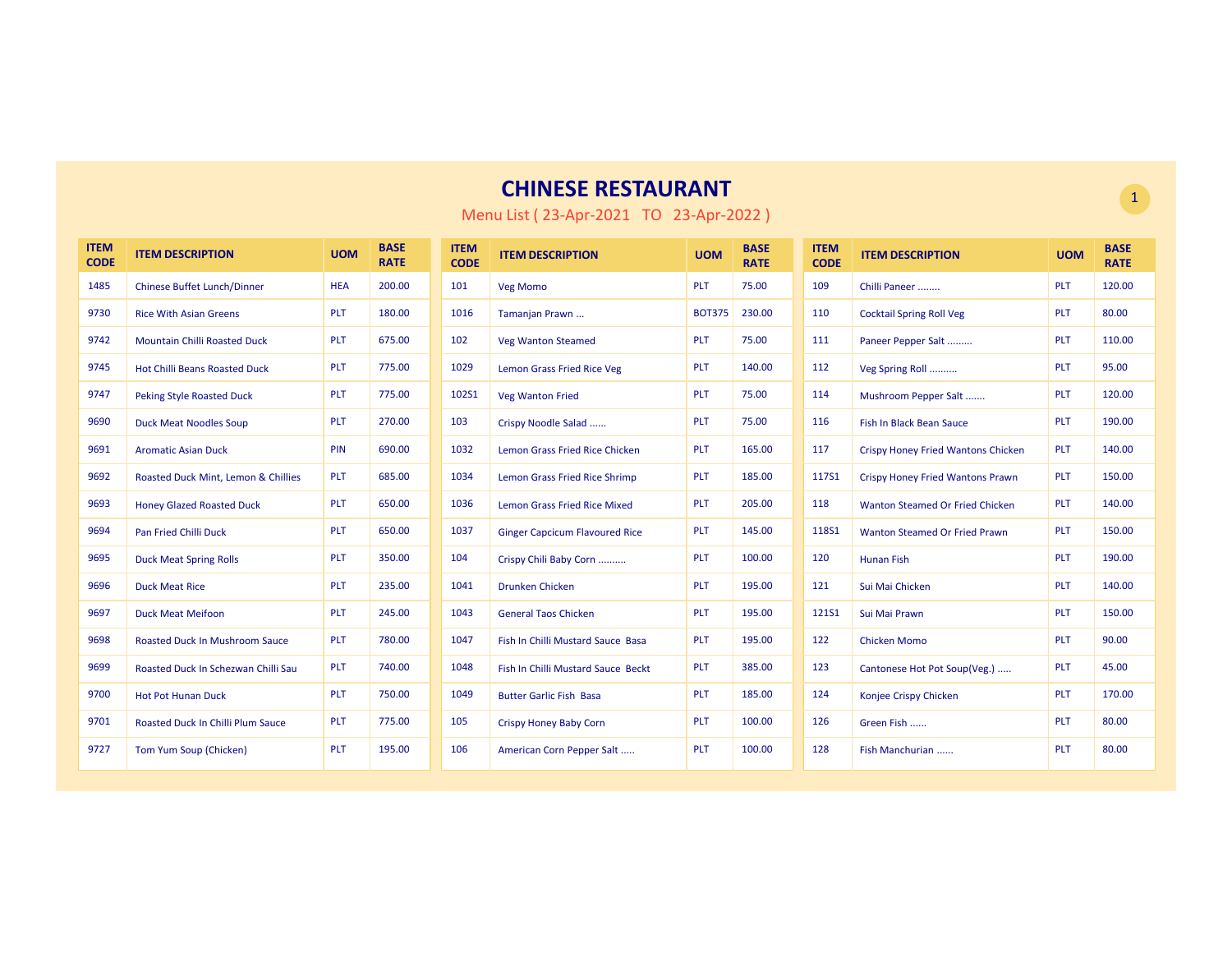| <b>ITEM</b><br><b>CODE</b> | <b>ITEM DESCRIPTION</b>                  | <b>UOM</b> | <b>BASE</b><br><b>RATE</b> | <b>ITEM</b><br><b>CODE</b> | <b>ITEM DESCRIPTION</b>         | <b>UOM</b> | <b>BASE</b><br><b>RATE</b> | <b>ITEM</b><br><b>CODE</b> | <b>ITEM DESCRIPTION</b>             | <b>UOM</b> | <b>BASE</b><br><b>RATE</b> |
|----------------------------|------------------------------------------|------------|----------------------------|----------------------------|---------------------------------|------------|----------------------------|----------------------------|-------------------------------------|------------|----------------------------|
| 129                        | Chicken Chilli                           | PLT        | 140.00                     | 176                        | Chilli Shrimps                  | <b>PLT</b> | 200.00                     | 206S1                      | <b>Talumein Soup Non Veg</b>        | <b>POR</b> | 105.00                     |
| 131                        | Shrimp Balls Manchu./Chilly/Szech./Hunan | <b>PLT</b> | 80.00                      | 178                        | Pan Fried Chilli Fish           | <b>PLT</b> | 210.00                     | 207                        | Lung Fung Soup Chicken              | POR        | 85.00                      |
| 134                        | Pan Fried Chilli Chicken                 | PLT        | 170.00                     | 182                        | Szechwan Noodles - Veg.         | <b>PLT</b> | 50.00                      | 207S1                      | Lung Fung Soup Prawn                | <b>POR</b> | 105.00                     |
| 135                        | Chicken Spring Roll                      | <b>PLT</b> | 135.00                     | 183                        | Chicken In Toban Djan Sauce     | <b>PLT</b> | 140.00                     | 215                        | <b>Thai Soup Mixed</b>              | <b>POR</b> | 115.00                     |
| 141                        | Stir Fried Chicken With Basil            | PLT        | 170.00                     | 196                        | <b>Roasted Chilli Pork</b>      | <b>PCS</b> | 170.00                     | 217                        | Special Manchurian Chicken          | PLT        | 195.00                     |
| 143                        | <b>Green N Red Pepper Chicken</b>        | <b>PLT</b> | 170.00                     | 197                        | <b>Foil Small (Packing Box)</b> | <b>PCS</b> | 7.00                       | 230                        | Lemon Coriander Thick Soup Veg      | POR        | 80.00                      |
| 144                        | <b>Fried Chicken Wings</b>               | <b>PLT</b> | 140.00                     | 198                        | Fish Pepper Salt                | <b>PLT</b> | 210.00                     | 230S1                      | Lemon Coriander Thick Soup Non Veg  | <b>POR</b> | 105.00                     |
| 145                        | Dragon Chicken                           | <b>PLT</b> | 160.00                     | 199                        | <b>Sweet Corn Soup Veg</b>      | <b>PLT</b> | 75.00                      | 235                        | <b>Hand Folded Crab Meat Wanton</b> | <b>PLT</b> | 250.00                     |
| 146                        | Sea Food Soup                            | PLT        | 160.00                     | 199S1                      | <b>Sweet Corn Soup Non Veg</b>  | <b>PLT</b> | 85.00                      | 236                        | Deep Fried Seafood Spring Roll      | <b>PLT</b> | 300.00                     |
| 147                        | Drums Of Heaven                          | <b>PLT</b> | 170.00                     | 200                        | <b>Clear Soup Veg</b>           | <b>PLT</b> | 75.00                      | 238                        | <b>Veg Four Treasure Soup</b>       | <b>PLT</b> | 165.00                     |
| 149                        | Sliced Chicken In Schezwan Style         | <b>PLT</b> | 170.00                     | 200S1                      | <b>Clear Soup Non Veg</b>       | <b>PLT</b> | 85.00                      | 239                        | <b>Wanton Soup Chicken</b>          | <b>PLT</b> | 180.00                     |
| 153                        | Konjee Crispy Lamb                       | <b>PLT</b> | 210.00                     | 201                        | <b>Noodle Soup Veg</b>          | <b>PLT</b> | 80.00                      | 240                        | <b>Wanton Soup Prawn</b>            | PLT        | 195.00                     |
| 154                        | Chilli Fried Lamb                        | <b>PLT</b> | 210.00                     | 201S1                      | Noodle Soup Non Veg             | <b>PLT</b> | 90.00                      | 243                        | <b>Meat Ball Soup Chicken</b>       | <b>PLT</b> | 175.00                     |
| 158                        | Golden Fried Prawn                       | PLT        | 245.00                     | 203                        | <b>Hot N Sour Soup Veg</b>      | <b>POR</b> | 80.00                      | 245                        | <b>Meat Ball Soup Prawn</b>         | <b>PLT</b> | 195.00                     |
| 164                        | Pan Fried Chilli Prawn                   | <b>PLT</b> | 245.00                     | 203S1                      | Hot N Sour Soup Non Veg         | <b>POR</b> | 90.00                      | 246                        | Sea Food Soup                       | <b>PLT</b> | 220.00                     |
| 168                        | Prawn Chips                              | PLT        | 115.00                     | 204                        | <b>Manchow Soup Veg</b>         | <b>POR</b> | 80.00                      | 247                        | Crispy Tofu Hong Kong Style         | PLT        | 220.00                     |
| 173                        | Prawn Keseong                            | <b>PLT</b> | 245.00                     | 204S1                      | <b>Manchow Soup Non Veg</b>     | <b>POR</b> | 90.00                      | 248                        | <b>Cheese And Spinach Roll</b>      | <b>HEA</b> | 240.00                     |
| 175                        | <b>Prawn Pepper Salt</b>                 | <b>PLT</b> | 245.00                     | 206                        | <b>Talumein Soup Veg</b>        | <b>POR</b> | 85.00                      | 249                        | Konjee Crispy Three Treasure Mushro | <b>HEA</b> | 240.00                     |

Menu List ( 23-Apr-2021 TO 23-Apr-2022 )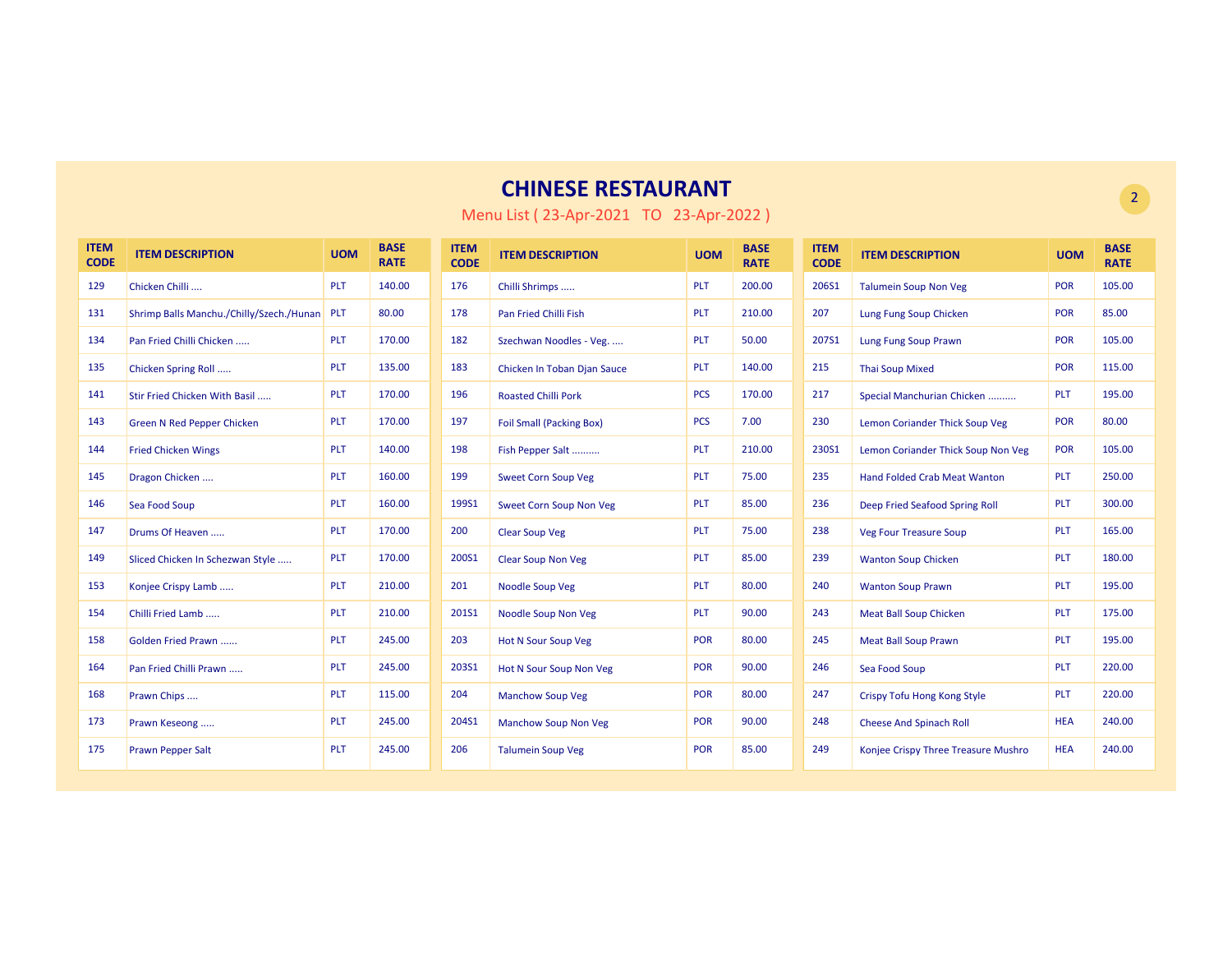| <b>ITEM</b><br><b>CODE</b> | <b>ITEM DESCRIPTION</b>                  | <b>UOM</b> | <b>BASE</b><br><b>RATE</b> | <b>ITEM</b><br><b>CODE</b> | <b>ITEM DESCRIPTION</b>                  | <b>UOM</b> | <b>BASE</b><br><b>RATE</b> | <b>ITEM</b><br><b>CODE</b> | <b>ITEM DESCRIPTION</b>              | <b>UOM</b> | <b>BASE</b><br><b>RATE</b> |
|----------------------------|------------------------------------------|------------|----------------------------|----------------------------|------------------------------------------|------------|----------------------------|----------------------------|--------------------------------------|------------|----------------------------|
| 250                        | <b>Chowmans Favorite Soup Mixed</b>      | <b>POR</b> | 125.00                     | 265                        | <b>Pork Fried Rice</b>                   | <b>PLT</b> | 150.00                     | 274                        | Sea Food Fried Rice                  | <b>PLT</b> | 190.00                     |
| 251                        | Chilli Garlic Babycorn N Button Mushroom | <b>PLT</b> | 130.00                     | 266                        | <b>Steamed Rice</b>                      | <b>PLT</b> | 79.00                      | 275                        | Mom Fan Fried Rice Veg               | <b>PLT</b> | 135.00                     |
| 252                        | Schezwan Mixed Veg Babycorn N Button Mus | <b>PLT</b> | 130.00                     | 267                        | Sehezwan Fried Rice Veg                  | <b>PLT</b> | 125.00                     | 275S1                      | Mom Fan Fried Rice Chicken           | <b>PLT</b> | 150.00                     |
| 253                        | Mixed Veg In White Sauce                 | PLT        | 120.00                     | 267S1                      | Sehezwan Fried Rice Chicken              | PLT        | 145.00                     | 275S2                      | Mom Fan Fried Rice Prawn             | <b>PLT</b> | 170.00                     |
| 254                        | <b>Chilli Garlic Button Mushroom</b>     | <b>PLT</b> | 130.00                     | 267S2                      | Sehezwan Fried Rice Prawn                | <b>PLT</b> | 165.00                     | 275S3                      | Mom Fan Fried Rice Mixed             | <b>PLT</b> | 175.00                     |
| 255                        | Szechuen Mixed Veg N Babycorn            | <b>PLT</b> | 105.00                     | 267S3                      | Sehezwan Fried Rice Mixed                | <b>PLT</b> | 170.00                     | 276                        | <b>Wok Tossed Hakka Noodles Veg</b>  | <b>PLT</b> | 110.00                     |
| 256                        | Veg Manchurian                           | <b>PLT</b> | 120.00                     | 268                        | <b>Chilli Garlic Rice Veg</b>            | <b>PLT</b> | 125.00                     | 276S1                      | Wok Tossed Hakka Noodles Chicken     | <b>PLT</b> | 120.00                     |
| 257                        | <b>Sweet And Sour Veg</b>                | PLT        | 120.00                     | 268S1                      | <b>Chilli Garlic Rice Chicken</b>        | <b>PLT</b> | 145.00                     | 276S2                      | Wok Tossed Hakka Noodles Prawn       | <b>PLT</b> | 140.00                     |
| 258                        | <b>Chilli Potato</b>                     | <b>PLT</b> | 120.00                     | 268S2                      | <b>Chilli Garlic Rice Prawn</b>          | <b>PLT</b> | 165.00                     | 276S3                      | Wok Tossed Hakka Noodles Mixed       | <b>PLT</b> | 145.00                     |
| 259                        | <b>Hunan Paneer</b>                      | <b>PLT</b> | 130.00                     | 268S3                      | <b>Chilli Garlic Rice Mixed</b>          | <b>PLT</b> | 170.00                     | 277                        | <b>Pan Fried Noodles Veg</b>         | <b>PLT</b> | 120.00                     |
| 260                        | <b>Paneer Garlic</b>                     | <b>PLT</b> | 130.00                     | 269                        | Sanghai Fried Rice Veg                   | <b>PLT</b> | 125.00                     | 277S1                      | <b>Pan Fried Noodles Chicken</b>     | <b>PLT</b> | 135.00                     |
| 261                        | Broccoli Babycorn Button Mushroom In Chi | <b>PLT</b> | 140.00                     | 269S1                      | Sanghai Fried Rice Chicken               | <b>PLT</b> | 145.00                     | 277S2                      | <b>Pan Fried Noodles Prawn</b>       | <b>PLT</b> | 150.00                     |
| 262                        | Exotic Vegetables In Chilli Basil Sauce  | PLT        | 140.00                     | 269S2                      | Sanghai Fried Rice Prawn                 | PLT        | 165.00                     | 277S3                      | <b>Pan Fried Noodles Mixed</b>       | <b>PLT</b> | 170.00                     |
| 263                        | <b>Chowmans Special Rice</b>             | <b>PLT</b> | 175.00                     | 269S3                      | Sanghai Fried Rice Mixed                 | <b>PLT</b> | 175.00                     | 278                        | <b>Chilli Garlic Noodles Veg</b>     | <b>PLT</b> | 115.00                     |
| 264                        | <b>Fried Rice Veg</b>                    | PLT        | 115.00                     | 270                        | <b>Egg Wrapped Fried Rice</b>            | PLT        | 150.00                     | 278S1                      | <b>Chilli Garlic Noodles Chicken</b> | PLT        | 125.00                     |
| 264S1                      | <b>Fried Rice Egg</b>                    | PLT        | 125.00                     | 271                        | <b>Coriander Burnt Garlic N Egg Rice</b> | PLT        | 150.00                     | 278S2                      | <b>Chilli Garlic Noodles Prawn</b>   | PLT        | 145.00                     |
| 264S2                      | Fried Rice Chkn / Prwn                   | <b>PLT</b> | 140.00                     | 272                        | <b>Basil Fried Rice</b>                  | <b>PLT</b> | 150.00                     | 278S3                      | <b>Chilli Garlic Noodles Mixed</b>   | <b>PLT</b> | 150.00                     |
| 264S3                      | <b>Fried Rice Mixed</b>                  | <b>PLT</b> | 165.00                     | 273                        | <b>Crab Meat Fried Rice</b>              | <b>PLT</b> | 170.00                     | 279                        | Schezwan Hakka Noodles Veg           | PLT        | 115.00                     |

Menu List ( 23-Apr-2021 TO 23-Apr-2022 )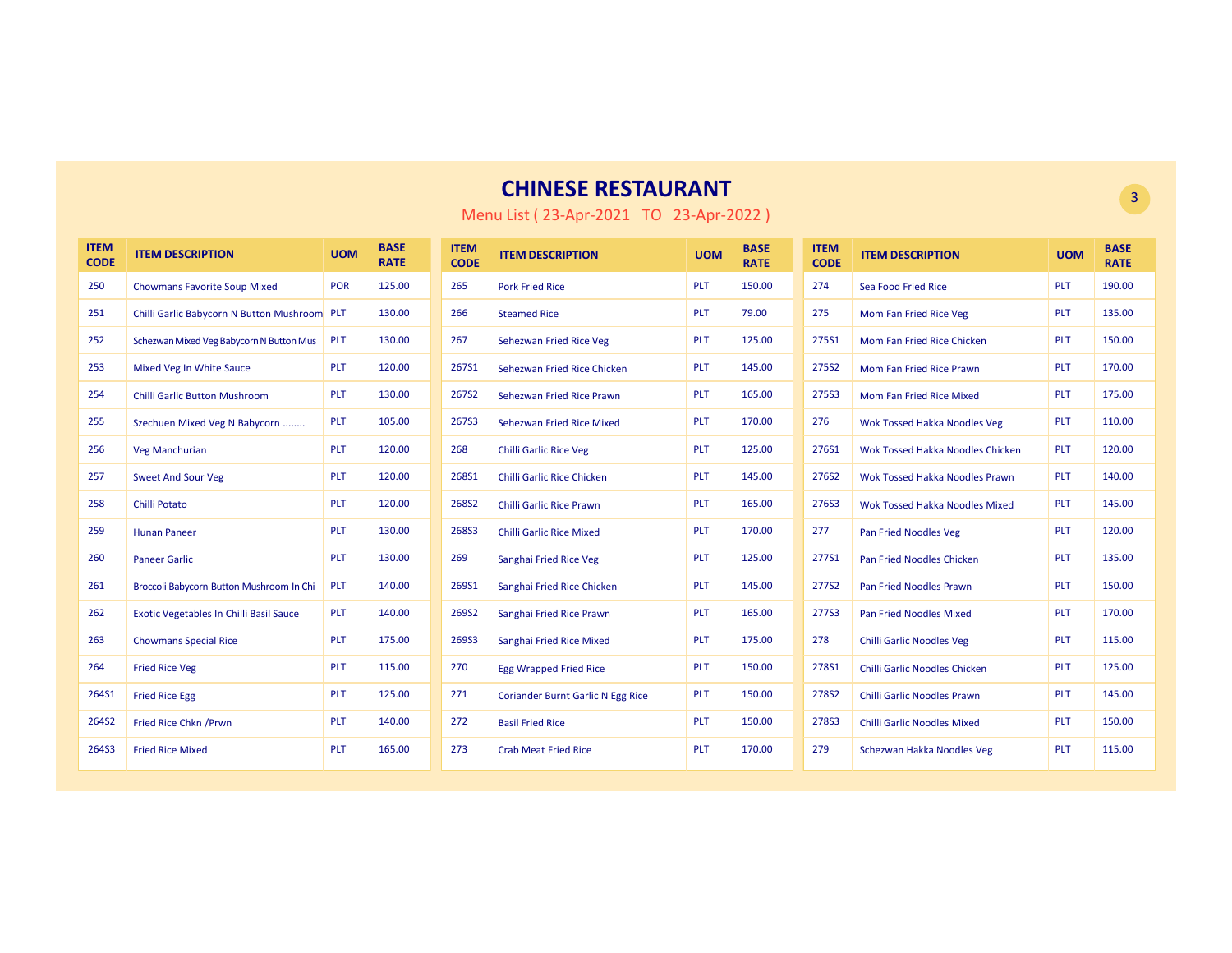| <b>ITEM</b><br><b>CODE</b> | <b>ITEM DESCRIPTION</b>          | <b>UOM</b> | <b>BASE</b><br><b>RATE</b> | <b>ITEM</b><br><b>CODE</b> | <b>ITEM DESCRIPTION</b>               | <b>UOM</b> | <b>BASE</b><br><b>RATE</b> | <b>ITEM</b><br><b>CODE</b> | <b>ITEM DESCRIPTION</b>            | <b>UOM</b> | <b>BASE</b><br><b>RATE</b> |
|----------------------------|----------------------------------|------------|----------------------------|----------------------------|---------------------------------------|------------|----------------------------|----------------------------|------------------------------------|------------|----------------------------|
| 279S1                      | Schezwan Hakka Noodles Chicken   | <b>PLT</b> | 125.00                     | 284S2                      | Sanghai Noodles Prawn                 | <b>PLT</b> | 165.00                     | 289                        | <b>Thai Style Veg</b>              | PLT        | 125.00                     |
| 279S2                      | Schezwan Hakka Noodles Prawn     | <b>PLT</b> | 145.00                     | 284S3                      | Sanghai Noodles Mixed                 | <b>PLT</b> | 190.00                     | 289S1                      | Thai Style Egg                     | PLT        | 140.00                     |
| 279S3                      | Schezwan Hakka Noodles Mixed     | <b>PLT</b> | 150.00                     | 285                        | <b>Rice Noodle Veg</b>                | PLT        | 125.00                     | 289S2                      | <b>Thai Style Chicken</b>          | PLT        | 165.00                     |
| 280                        | <b>Singapore Noodles Veg</b>     | <b>PLT</b> | 115.00                     | 285S1                      | <b>Rice Noodle Meifoon Egg</b>        | PLT        | 125.00                     | 289S3                      | <b>Thai Style Prawn</b>            | <b>PLT</b> | 180.00                     |
| 280S1                      | <b>Singapore Noodles Chicken</b> | <b>PLT</b> | 125.00                     | <b>285S2</b>               | <b>Rice Noodle Meifoon Chicken</b>    | PLT        | 140.00                     | 290                        | <b>Mixed Garlic Meifoon</b>        | PLT        | 190.00                     |
| 280S2                      | <b>Singapore Noodles Prawn</b>   | <b>PLT</b> | 145.00                     | <b>285S3</b>               | <b>Rice Noodle Meifoon Prawn</b>      | <b>PLT</b> | 170.00                     | 291                        | <b>American Chop Suey Veg</b>      | PLT        | 125.00                     |
| 280S3                      | <b>Singapore Noodles Mixed</b>   | <b>PLT</b> | 150.00                     | 286                        | <b>Singapore Rice Noodles Veg</b>     | <b>PLT</b> | 125.00                     | 291S1                      | American Chop Suey Non Veg         | PLT        | 170.00                     |
| 281                        | <b>Chowmans Special Noodles</b>  | <b>PLT</b> | 170.00                     | 286S1                      | <b>Singapore Rice Noodles Egg</b>     | <b>PLT</b> | 140.00                     | 292                        | <b>Chinese Chop Suey Veg</b>       | PLT        | 115.00                     |
| 282                        | <b>Cantonese Noodles Veg</b>     | <b>PLT</b> | 120.00                     | 286S2                      | <b>Singapore Rice Noodles Chicken</b> | <b>PLT</b> | 150.00                     | 292S1                      | <b>Chinese Chop Suey Non Veg</b>   | PLT        | 150.00                     |
| <b>282S1</b>               | <b>Cantonese Noodles Chicken</b> | <b>PLT</b> | 120.00                     | 286S3                      | <b>Singapore Rice Noodles Prawn</b>   | <b>PLT</b> | 180.00                     | 293                        | <b>Chicken In Hot Garlic Sauce</b> | <b>PLT</b> | 140.00                     |
| <b>282S2</b>               | <b>Cantonese Noodles Prawn</b>   | <b>PLT</b> | 150.00                     | 287                        | <b>Schzwan Meifoon Veg</b>            | PLT        | 125.00                     | 294                        | <b>Seafood Wanton Soup</b>         | PLT        | 250.00                     |
| <b>282S3</b>               | <b>Cantonese Noodles Mixed</b>   | PLT        | 165.00                     | 287S1                      | <b>Schezwan Style Meifoon Egg</b>     | PLT        | 140.00                     | 295                        | <b>Manchurian Chicken</b>          | PLT        | 140.00                     |
| 283                        | Thai Style Noodles Veg           | <b>PLT</b> | 120.00                     | <b>287S2</b>               | Schezwan Style Meifoon Chicken        | PLT        | 150.00                     | 296                        | <b>Garlic Chicken</b>              | PLT        | 140.00                     |
| <b>283S1</b>               | Thai Style Noodles Chicken       | <b>PLT</b> | 145.00                     | <b>287S3</b>               | <b>Schezwan Style Meifoon Prawn</b>   | <b>PLT</b> | 180.00                     | 297                        | <b>Ginger Chicken</b>              | PLT        | 140.00                     |
| <b>283S2</b>               | Thai Style Noodles Prawn         | <b>PLT</b> | 150.00                     | 288                        | Sanghai Style Meifoon Veg             | <b>PLT</b> | 125.00                     | 298                        | <b>Hunan Chicken</b>               | <b>PLT</b> | 165.00                     |
| <b>283S3</b>               | <b>Thai Style Noodles Mixed</b>  | <b>PLT</b> | 165.00                     | 288S1                      | Sanghai Style Meifoon Egg             | <b>PLT</b> | 140.00                     | 299                        | Terivaki Chicken                   | <b>PLT</b> | 165.00                     |
| 284                        | Sanghai Noodles Veg              | <b>PLT</b> | 120.00                     | 288S2                      | Sanghai Style Meifoon Chicken         | <b>PLT</b> | 165.00                     | 301                        | Prawn Satay With Peanut Sauce      | <b>PCS</b> | 475.00                     |
| 284S1                      | Sanghai Noodles Chicken          | PLT        | 140.00                     | 288S3                      | Sanghai Style Meifoon Prawn           | PLT        | 180.00                     | 313                        | <b>Sauted Jumbo Prawn</b>          | PLT        | 725.00                     |

Menu List ( 23-Apr-2021 TO 23-Apr-2022 )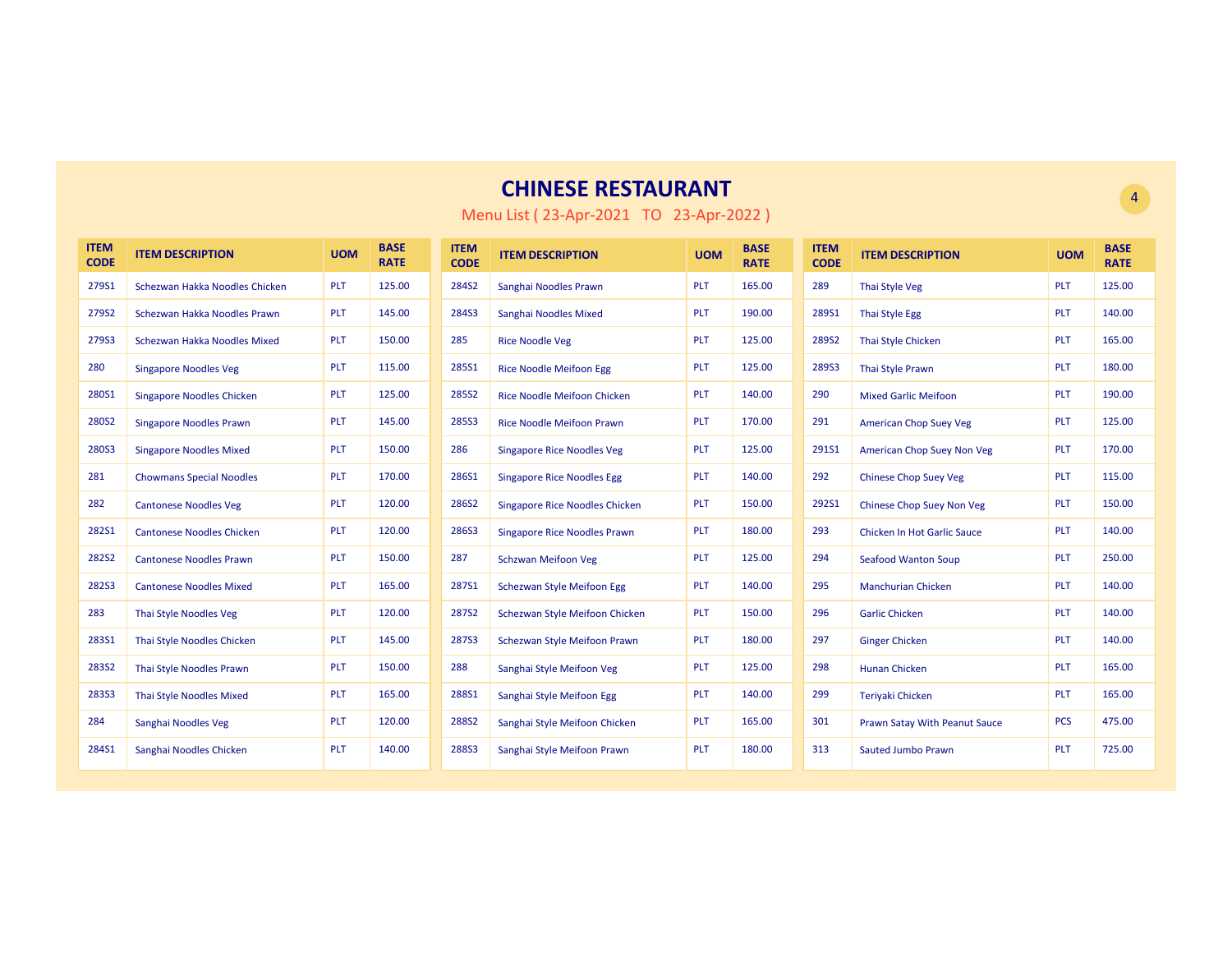| <b>ITEM</b><br><b>CODE</b> | <b>ITEM DESCRIPTION</b>                    | <b>UOM</b> | <b>BASE</b><br><b>RATE</b> | <b>ITEM</b><br><b>CODE</b> | <b>ITEM DESCRIPTION</b>             | <b>UOM</b> | <b>BASE</b><br><b>RATE</b> | <b>ITEM</b><br><b>CODE</b> | <b>ITEM DESCRIPTION</b>     | <b>UOM</b> | <b>BASE</b><br><b>RATE</b> |
|----------------------------|--------------------------------------------|------------|----------------------------|----------------------------|-------------------------------------|------------|----------------------------|----------------------------|-----------------------------|------------|----------------------------|
| 314                        | <b>Pan Fried Chilli Pomfret</b>            | PLT        | 525.00                     | 410                        | Kung Pao Chicken                    | <b>PLT</b> | 190.00                     | 430                        | <b>Garlic Fish</b>          | <b>HEA</b> | 190.00                     |
| 315                        | Chilli Octopus With Veg                    | <b>PLT</b> | 475.00                     | 411                        | Hong Kong Chicken                   | <b>PLT</b> | 190.00                     | 431                        | <b>Ginger Fish</b>          | <b>HEA</b> | 190.00                     |
| 316                        | Lobster With Mint Lemon N Chilli           | <b>PLT</b> | 1325.00                    | 412                        | <b>Schezwan Chicken</b>             | PLT        | 165.00                     | 432                        | <b>Fish In Oyster Sauce</b> | <b>HEA</b> | 190.00                     |
| 317                        | <b>Steamed Pomfret With Mushroom Sauce</b> | PLT        | 575.00                     | 413                        | <b>Honey Chicken</b>                | <b>PLT</b> | 140.00                     | 434                        | <b>Sweet N Sour Fish</b>    | <b>HEA</b> | 205.00                     |
| 318                        | <b>Shallow Fried Jumbo Prawn</b>           | <b>PLT</b> | 750.00                     | 414                        | <b>Lemon Chicken</b>                | <b>PLT</b> | 140.00                     | 435                        | Hong Kong Style Fish        | <b>HEA</b> | 205.00                     |
| 319                        | Sweet & Spicy Jumbo Prawn                  | <b>PLT</b> | 750.00                     | 415                        | Chicken With Cashewnut N Dry Chilli | <b>PLT</b> | 190.00                     | 437                        | Fish In Sweet Chilli Sauce  | <b>HEA</b> | 205.00                     |
| 320                        | Lobster In Chilli Corn Sauce               | <b>PLT</b> | 1350.00                    | 416                        | Chowman Special Chicken             | <b>PLT</b> | 190.00                     | 438                        | <b>Chilli Wine Fish</b>     | PLT        | 205.00                     |
| 322                        | <b>Octopus In Chilli Mustard Sauce</b>     | PLT        | 550.00                     | 418                        | <b>Devils Chicken</b>               | <b>PLT</b> | 165.00                     | 449                        | Steamed Betki In Any Sauce  | PLT        | 205.00                     |
| 323                        | Thin Fried Squid In Toban Djan Sauc        | PLT        | 550.00                     | 419                        | Chicken In Black Bean Sauce         | <b>PLT</b> | 165.00                     | 450                        | <b>Schezwan Prawn</b>       | <b>PLT</b> | 245.00                     |
| 400                        | <b>Green Curry</b>                         | <b>PLT</b> | 190.00                     | 420                        | Chicken With Celery N Wine          | <b>PLT</b> | 165.00                     | 451                        | Chilli Prawn                | POR        | 245.00                     |
| 401                        | <b>Red Curry</b>                           | <b>PLT</b> | 190.00                     | 421                        | <b>Chilli Fish</b>                  | <b>PLT</b> | 180.00                     | 452                        | <b>Garlic Prawn</b>         | <b>PLT</b> | 245.00                     |
| 403                        | <b>Sweet N Sour Chicken</b>                | <b>PLT</b> | 165.00                     | 423                        | <b>Hunan</b>                        | <b>PLT</b> | 160.00                     | 453                        | <b>Ginger Prawn</b>         | <b>PLT</b> | 245.00                     |
| 404                        | <b>Cantonese Chicken</b>                   | <b>PLT</b> | 140.00                     | 424                        | Sliced Fish In White Sauce          | <b>PLT</b> | 190.00                     | 454                        | <b>Manchurian Prawn</b>     | <b>PLT</b> | 245.00                     |
| 405                        | <b>Oyster Chicken With Vegetables</b>      | PLT        | 170.00                     | 425                        | <b>Coriander Fish</b>               | <b>PLT</b> | 190.00                     | 460                        | Prawn In Chilli Lemon Sauce | <b>PLT</b> | 255.00                     |
| 406                        | Chicken In Chilli Wine                     | <b>PLT</b> | 170.00                     | 426                        | <b>Lemon Fish</b>                   | <b>PLT</b> | 190.00                     | 469                        | <b>Hunan Prawn</b>          | <b>PLT</b> | 245.00                     |
| 407                        | Chilli Garlic Chicken In Red Bell Pepper   | PLT        | 170.00                     | 427                        | <b>Schezwan Fish</b>                | <b>PLT</b> | 190.00                     | 470                        | <b>Coriander Prawn</b>      | <b>PLT</b> | 255.00                     |
| 408                        | Shredded Chicken With Chilli Garlic        | <b>PLT</b> | 165.00                     | 428                        | <b>Hot Garlic Fish</b>              | <b>PLT</b> | 190.00                     | 471                        | Honey Chilli Prawn          | <b>PLT</b> | 255.00                     |
| 409                        | Slice Chicken In Oyster Sauce              | <b>PLT</b> | 175.00                     | 429                        | <b>Manchurian Fish</b>              | <b>HEA</b> | 190.00                     | 472                        | Sweet N Sour Prawn          | <b>PLT</b> | 255.00                     |

Menu List ( 23-Apr-2021 TO 23-Apr-2022 )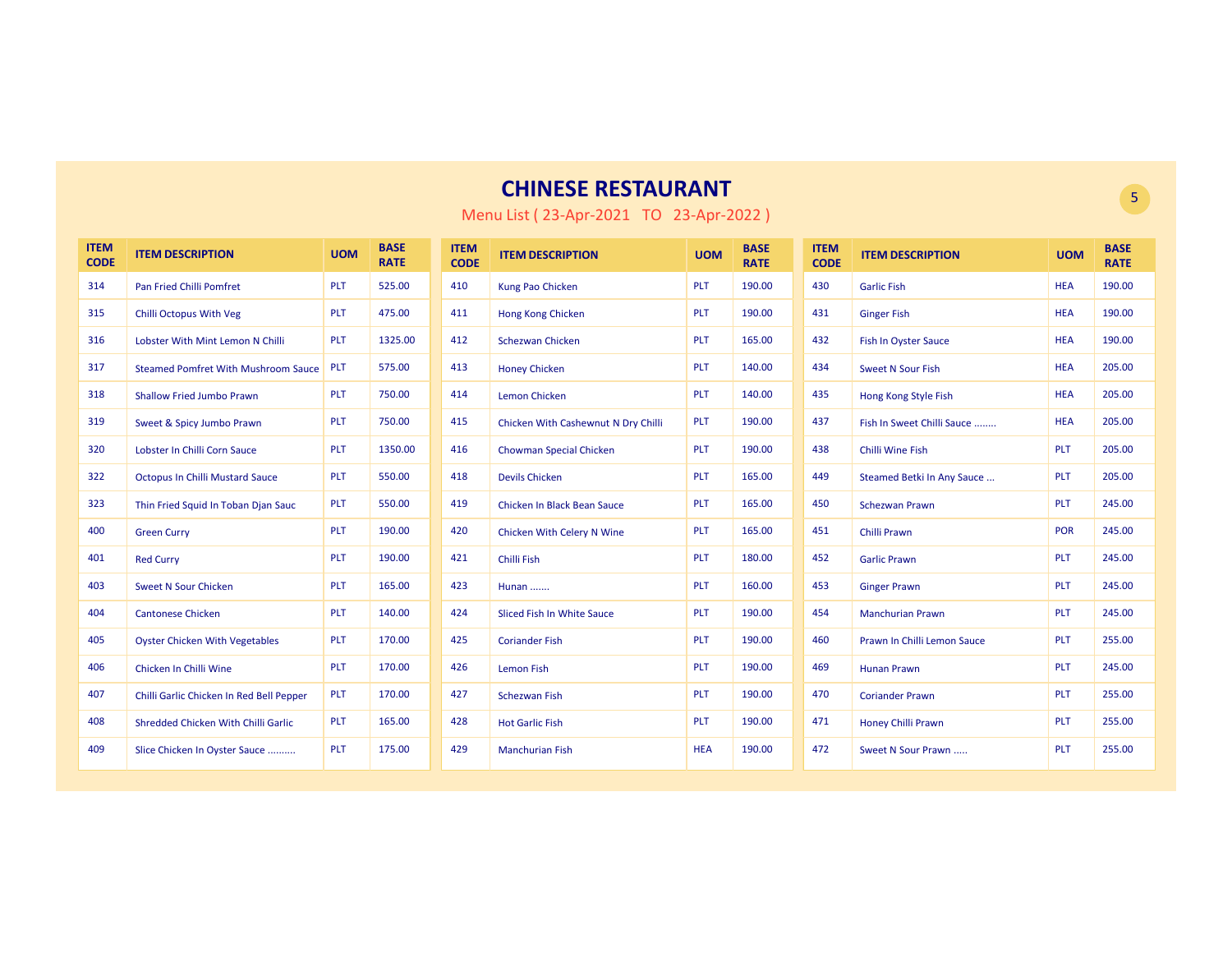| <b>ITEM</b><br><b>CODE</b> | <b>ITEM DESCRIPTION</b>             | <b>UOM</b> | <b>BASE</b><br><b>RATE</b> | <b>ITEM</b><br><b>CODE</b> | <b>ITEM DESCRIPTION</b>                | <b>UOM</b> | <b>BASE</b><br><b>RATE</b> | <b>ITEM</b><br><b>CODE</b> | <b>ITEM DESCRIPTION</b>             | <b>UOM</b> | <b>BASE</b><br><b>RATE</b> |
|----------------------------|-------------------------------------|------------|----------------------------|----------------------------|----------------------------------------|------------|----------------------------|----------------------------|-------------------------------------|------------|----------------------------|
| 473                        | Prawn In Black Bean Sauce           | <b>PLT</b> | 245.00                     | 748                        | <b>Crab Meat In Black Bean Sauce</b>   | <b>PLT</b> | 212.00                     | 766                        | <b>Honey Chilli Pork</b>            | PLT        | 180.00                     |
| 474                        | <b>Schezwan Orange Roasted Pork</b> | PLT        | 165.00                     | 749                        | <b>Steam Crab In Ginger Wine Sauce</b> | <b>PLT</b> | 240.00                     | 767                        | <b>Sweet N Sour Pork</b>            | PLT        | 180.00                     |
| 475                        | Lamb In Oyster Sauce                | <b>PLT</b> | 215.00                     | 750                        | Double Coocked Crispy Chilli Fish B    | <b>PLT</b> | 180.00                     | 768                        | <b>Crispy Honey Pork</b>            | <b>PLT</b> | 180.00                     |
| 476                        | <b>Hot Garlic Lamb</b>              | <b>PLT</b> | 215.00                     | 751                        | Double Coocked Crispy Chilli Fish B    | <b>PLT</b> | 360.00                     | 769                        | <b>Schezwan Orange Roasted Pork</b> | PLT        | 200.00                     |
| 477                        | Szechwan Orange Roasted Lamb        | <b>PLT</b> | 215.00                     | 752                        | <b>Golden Fried Fish Basa</b>          | PLT        | 180.00                     | 770                        | <b>Rice Noodle Mixed</b>            | <b>PLT</b> | 190.00                     |
| 486                        | <b>Devils Lamb</b>                  | <b>PLT</b> | 215.00                     | 753                        | Toffee Walnut With Ice Cream           | <b>PLT</b> | 120.00                     | 771                        | <b>Singapore Rice Noodle Mixed</b>  | PLT        | 190.00                     |
| 487                        | Lamb In Hunan Sauce                 | <b>PLT</b> | 215.00                     | 754                        | Darsan With Vanilla Ice Cream          | <b>PLT</b> | 120.00                     | 772                        | <b>Schezwan Style Meifoon Mixed</b> | PLT        | 190.00                     |
| 562                        | Shredded Lamb In Chilli Sauce       | <b>PLT</b> | 215.00                     | 755                        | Date Pan Cake                          | <b>PLT</b> | 120.00                     | 773                        | Sanghai Style Meifoon Mixed         | <b>PLT</b> | 190.00                     |
| 563                        | <b>Chilli Crab Claws</b>            | <b>PLT</b> | 200.00                     | 756                        | Fresh Lychee With Ice Cream            | <b>PLT</b> | 120.00                     | 774                        | Thai Style Rice Mixed               | <b>PLT</b> | 190.00                     |
| 568                        | <b>Crispy Chilli Honey Shrimps</b>  | <b>PLT</b> | 350.00                     | 757                        | Fresh Pineapple With Ice Cream         | <b>POR</b> | 120.00                     | 775                        | Chilli Tofu                         | <b>PLT</b> | 225.00                     |
| 569                        | <b>Pepper Garlic Fish Becty</b>     | <b>PLT</b> | 385.00                     | 758                        | <b>Wok Tossed Prawns In Any Sauce</b>  | <b>POR</b> | 255.00                     | 776                        | American Corn With Potato In Hot Ga | PLT        | 225.00                     |
| 5759                       | Drums Of Haven Thai Style           | <b>PLT</b> | 180.00                     | 759                        | Prawn In Red Pepper Sauce              | <b>POR</b> | 255.00                     | 777                        | Mixed Vegetable Kung Pao Style      | PLT        | 225.00                     |
| 5760                       | Slice Pork In Chilli Soya           | <b>PLT</b> | 185.00                     | 760                        | <b>Prawn In Oyster Sauce</b>           | <b>PLT</b> | 255.00                     | 778                        | <b>Nutty Crunch</b>                 | <b>PLT</b> | 110.00                     |
| 5761                       | Schezwan Mixed Veg & Babycorn       | <b>PLT</b> | 130.00                     | 761                        | Stir Fried Prawn With Exotic Veg       | <b>PLT</b> | 260.00                     | 779                        | Vanilla With Chocolate Sauce        | <b>PLT</b> | 110.00                     |
| 5762                       | <b>Tsing Hoi Chicken</b>            | <b>PLT</b> | 170.00                     | 762                        | <b>Fried Chilli Pork</b>               | <b>PLT</b> | 165.00                     | 780                        | <b>Chinese Fried Fish</b>           | <b>PLT</b> | 490.00                     |
| 5763                       | Fish Pak Choi                       | <b>PLT</b> | 205.00                     | 763                        | <b>Roasted Pork In Any Sauce</b>       | <b>PLT</b> | 165.00                     | 781                        | Crispy Salt N Pepper Squid          | <b>PLT</b> | 450.00                     |
| 5764                       | Fish Pak Choi Beckti                | <b>PLT</b> | 415.00                     | 764                        | <b>Fried Lemon Pork</b>                | <b>PLT</b> | 165.00                     | 784                        | Golden Fried Fish Beckti            | PLT        | 360.00                     |
| 614                        | <b>Schezwan Crab Dry</b>            | <b>PLT</b> | 205.00                     | 765                        | Pork In Red Or Green Curry             | <b>PLT</b> | 195.00                     | 785                        | Lat Mai Kai                         | <b>PLT</b> | 175.00                     |

Menu List ( 23-Apr-2021 TO 23-Apr-2022 )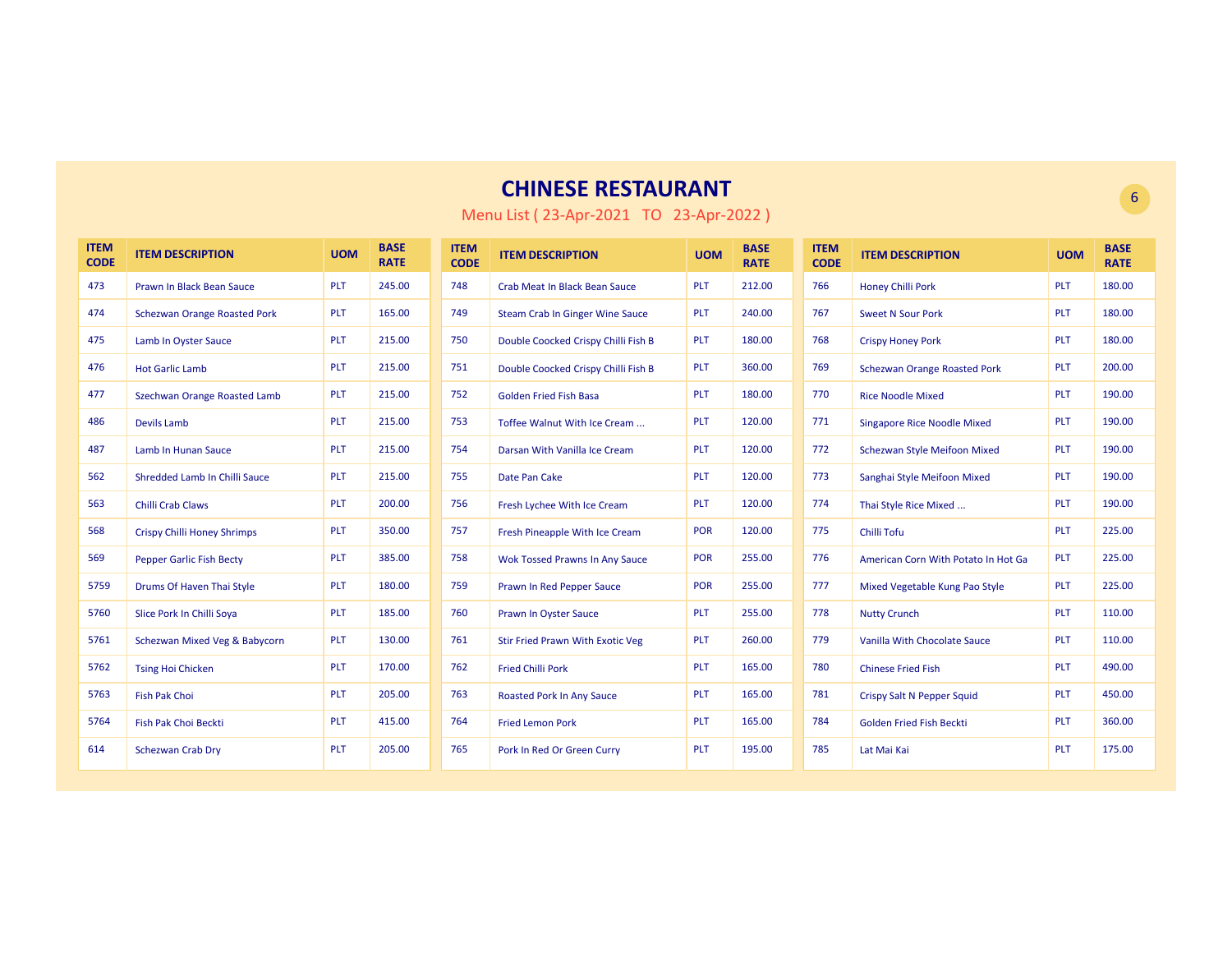| <b>ITEM</b><br><b>CODE</b> | <b>ITEM DESCRIPTION</b>             | <b>UOM</b> | <b>BASE</b><br><b>RATE</b> | <b>ITEM</b><br><b>CODE</b> | <b>ITEM DESCRIPTION</b>                | <b>UOM</b> | <b>BASE</b><br><b>RATE</b> | <b>ITEM</b><br><b>CODE</b> | <b>ITEM DESCRIPTION</b>             | <b>UOM</b> | <b>BASE</b><br><b>RATE</b> |
|----------------------------|-------------------------------------|------------|----------------------------|----------------------------|----------------------------------------|------------|----------------------------|----------------------------|-------------------------------------|------------|----------------------------|
| 786                        | fire roasted mandarin chicken       | PLT        | 190.00                     | 822                        | <b>Chili Garlic Octopus</b>            | PLT        | 500.00                     | 9740                       | Chinese B.B.Q Style Roasted Duck    | <b>PLT</b> | 685.00                     |
| 787                        | sesame prawn ball                   | <b>PLT</b> | 220.00                     | 823                        | Fried Sgid In Chili Mustard Sauce      | <b>PLT</b> | 430.00                     | 9741                       | <b>Hot Pepper Roasted Duck</b>      | <b>PLT</b> | 685.00                     |
| 788                        | cracker prawn                       | <b>PLT</b> | 285.00                     | 8300                       | <b>Butter Garlic Fish Beckti</b>       | PLT        | 370.00                     | 9743                       | Duck Meat & Egg Rice                | PLT        | 265.00                     |
| 789                        | jumbo prawn in sauce of your choice | <b>PLT</b> | 695.00                     | 9060                       | <b>Roasted Duck In Hot Pot Sauce</b>   | <b>PLT</b> | 410.00                     | 9744                       | Duck Meat & Egg Meifoon             | <b>PLT</b> | 275.00                     |
| 796                        | lobster in sauce of your choice     | PLT        | 1280.00                    | 9061                       | Double Fried Roadsted Chilli Duck      | PLT        | 420.00                     | 9746                       | <b>Cantonese Style Roasted Duck</b> | <b>PLT</b> | 770.00                     |
| 797                        | stir fried cheesy noodle with exoti | <b>PLT</b> | 210.00                     | 9062                       | <b>Roasted Duck In Pineapple Sauce</b> | <b>PLT</b> | 430.00                     | 9752                       | Kolkata Style Chilli Duck           | <b>PLT</b> | 695.00                     |
| 798                        | konjee crispy chicken               | <b>PLT</b> | 220.00                     | 9064                       | <b>Duck Meat Fried Rice</b>            | <b>PLT</b> | 180.00                     | 9753                       | Crispy Skin Duck With Chilli Orange | <b>PLT</b> | 695.00                     |
| 799                        | lemon honey fish                    | <b>PLT</b> | 205.00                     | 9066                       | <b>Duck Meat Meifoon</b>               | <b>PLT</b> | 190.00                     | 9754                       | Hangzhou Style Duck With Pickled    | <b>PLT</b> | 790.00                     |
| 811                        | deep fried prawn spring roll        | PLT        | 300.00                     | 9067                       | Duck In Chili Plum Sauce               | <b>PLT</b> | 430.00                     | 9757                       | <b>Pork Momo</b>                    | <b>PLT</b> | 100.00                     |
| 812                        | chinese style octopus               | <b>PLT</b> | 450.00                     | 9068                       | <b>Honey Glazed Duck</b>               | <b>PLT</b> | 440.00                     | 9758                       | Drums Of Haven Hong Kong Style      | <b>PLT</b> | 170.00                     |
| 813                        | mountain chili octopus              | <b>PLT</b> | 450.00                     | 9069                       | Pepper Garlic Fish Basa                | <b>PLT</b> | 195.00                     | S116                       | Fish In Black Bean Sauce (Beckti)   | <b>PLT</b> | 390.00                     |
| 814                        | five spice honey squid              | <b>PLT</b> | 400.00                     | 9070                       | <b>Teriyaki Duck</b>                   | <b>PLT</b> | 430.00                     | <b>S120</b>                | Hunan Fish (Beckti)                 | PLT        | 390.00                     |
| 815                        | sauteed jumbo prawn                 | <b>PLT</b> | 650.00                     | 9071                       | <b>Roasted Duck In Sapo Sauce</b>      | <b>PLT</b> | 420.00                     | <b>S178</b>                | Pan Fried Chilli Fish (Beckti)      | <b>PLT</b> | 425.00                     |
| 816                        | butter garlic jumbo prawn           | <b>PLT</b> | 675.00                     | 9072                       | <b>Schezwan Orange Roasted Duck</b>    | PLT        | 430.00                     | S198                       | Fish Pepper Salt (Beckti)           | <b>PLT</b> | 425.00                     |
| 817                        | chili honey jumbo prawn             | <b>PLT</b> | 675.00                     | 9729                       | Char Sui Lamb                          | <b>PLT</b> | 210.00                     | S421                       | Chilli Fish (Beckti)                | <b>PLT</b> | 365.00                     |
| 818                        | lobstaer in toban djan sauce        | PLT        | 1350.00                    | 9731                       | <b>Stir Fried Seafood Noodles</b>      | <b>PLT</b> | 230.00                     | S424                       | Sliced Fish In White Sauce (Beckti) | <b>PLT</b> | 390.00                     |
| 819                        | crab meat in chili basil sauce      | <b>PLT</b> | 500.00                     | 9732                       | <b>Seafood Meifoon</b>                 | <b>PLT</b> | 270.00                     | S425                       | <b>Coriander Fish (Beckti)</b>      | <b>PLT</b> | 390.00                     |
| 820                        | stir fried brocoli with crab meat   | <b>PLT</b> | 500.00                     | 9733                       | <b>Seafood Chinese Chopsuey</b>        | <b>PLT</b> | 270.00                     | S426                       | Lemon Fish (Beckti)                 | <b>PLT</b> | 390.00                     |

Menu List ( 23-Apr-2021 TO 23-Apr-2022 )